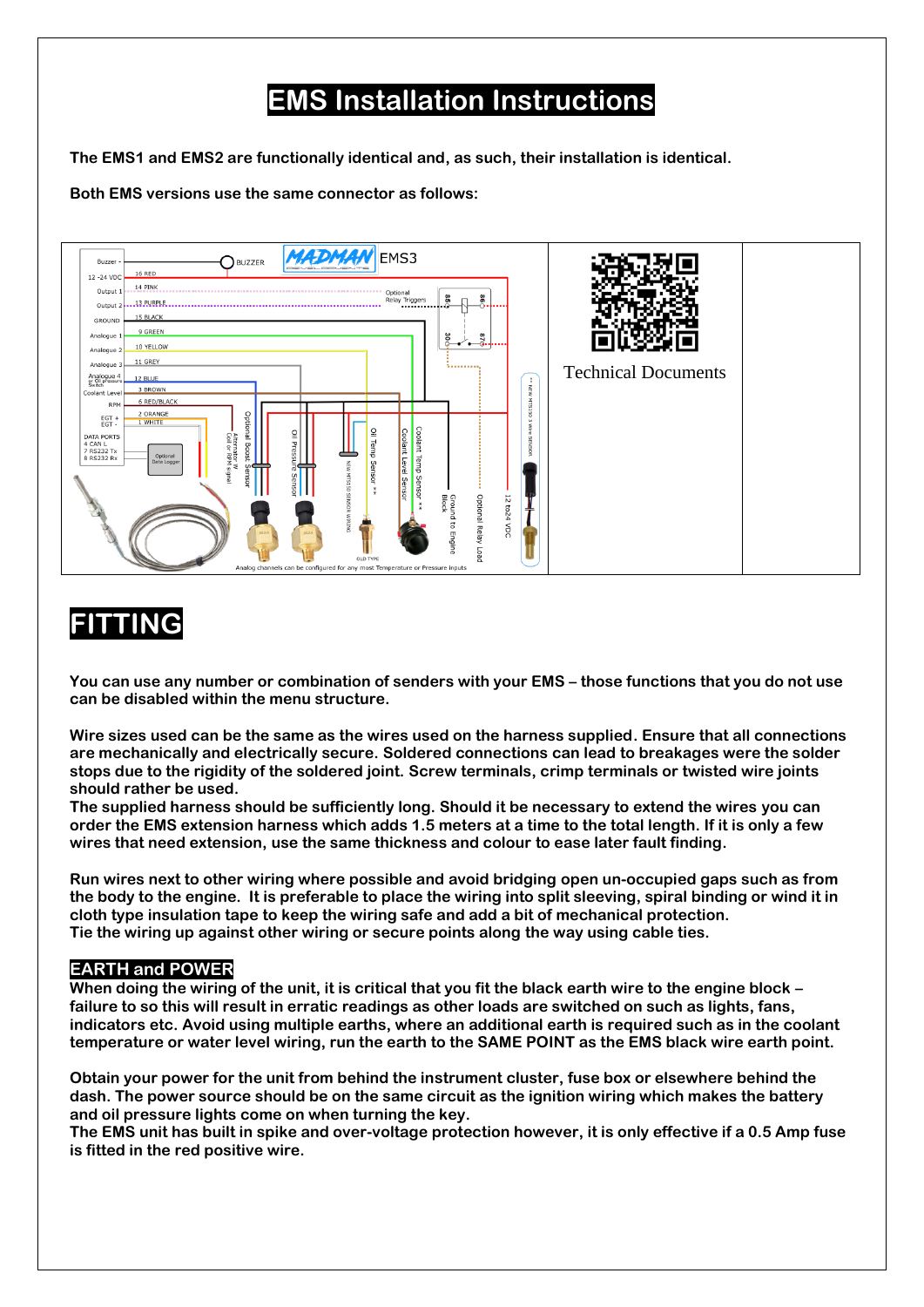# **FITTING SENDER UNITS (Apply loctite to all fittings, NOT PTFE tape)**

### **COOLANT / WATER LEVEL**

**The coolant level sensor built into the EMS1 and EMS2 unit is able to measure coolant level electronically and is able to prevent corrosion / scaling on the level probe. The BROWN wire is the sensing wire and it works relative to earth.(BLACK) There are 3 ways to measure coolant level:** 

#### **SENSING SCREWS**

**The most effective way of coolant detection is to screw two self tapping screws into the expansion bottle, horizontally, approximately 25mm below the low the normal level (or at the LOW level) and approximately 25mm apart.** 

**Some kits use two 4.2mm stainless steel screws, these can be screwed into a 1.5 to 2mm hole drilled into a plastic coolant tank without any leakage. This method has proven to be very effective.**

**The coolant bottle must be the type that has a pipe leading out the BOTTOM of the bottle to the coolant system lower hoses, as well as a smaller bleed hose near the top. IF the bottle only has one pipe near the top, it WILL NOT empty when the coolant is drained from the engine and will therefore NOT report low coolant faults.**

#### **HOSE ADAPTER (AHxx)**

**If the coolant system does not have a plastic expansion bottle, you could use a Hose Adapter (AHxx) as detailed later in this document under COOLANT TEMPERATURE.**

#### **LEVEL SWITCH**

**This is a mechanical sensor which is mounted into the coolant bottle or radiator top tank (space permitting) and is used as a last resort for coolant level as it is sensitive to metal particles in the coolant. Installation instructions are included with the switch.**

#### **EGT (Exhaust Gas Temperature)**

**The EGT is read directly from the exhaust manifold or down pipe via a drilled and tapped hole or EGT plate where available. Some vehicles have EGR ports which could be used for the EGT probe.**

**Installation of the probe is achieved in one of two ways:**

- **Fitted to an EGT plate where available for your car model**
- **Drill and tap the manifold.**

**If a plate is used, it can be sealed with exhaust paste (Fire gum) or putty (Gun Gum) – Do not use silicone sealer as it will burn away and leak.**

#### **Drilling the Hole in the Manifold:**

**Where possible, the manifold must be drilled on the bench, If it is not practical to remove the manifold for drilling, the following procedure can be followed with good results:**

- **1. Locate a suitable location in the exhaust manifold for the probe that offers easy access for a drill, preferably close to the Y point where all cylinder ports come together before the turbo. In some cases this is just not possible and the probe must be fitted after the turbo/s, in this case the closer the better to the turbo and you will have to subtract about 100 deg C from EGT readings to roughly equate to the real EGT reading before the turbo.**
- **2. With the engine IDLING, drill a 5mm hole into the manifold - be careful to protect your eyes as the exhaust gas will blow the swarf back at the drill and the exhaust gas will be hot.**
- **3. Re-drill the 5mm hole to a 9mm hole using light pressure to ensure small swarf particles.**
- **4. Using a 1/8 NPT-27 thread tap, tap the hole in the manifold until the last two threads of the tap are still outside the hole.**
- **5. Switch the engine off and fit the probe compression body as detailed below.**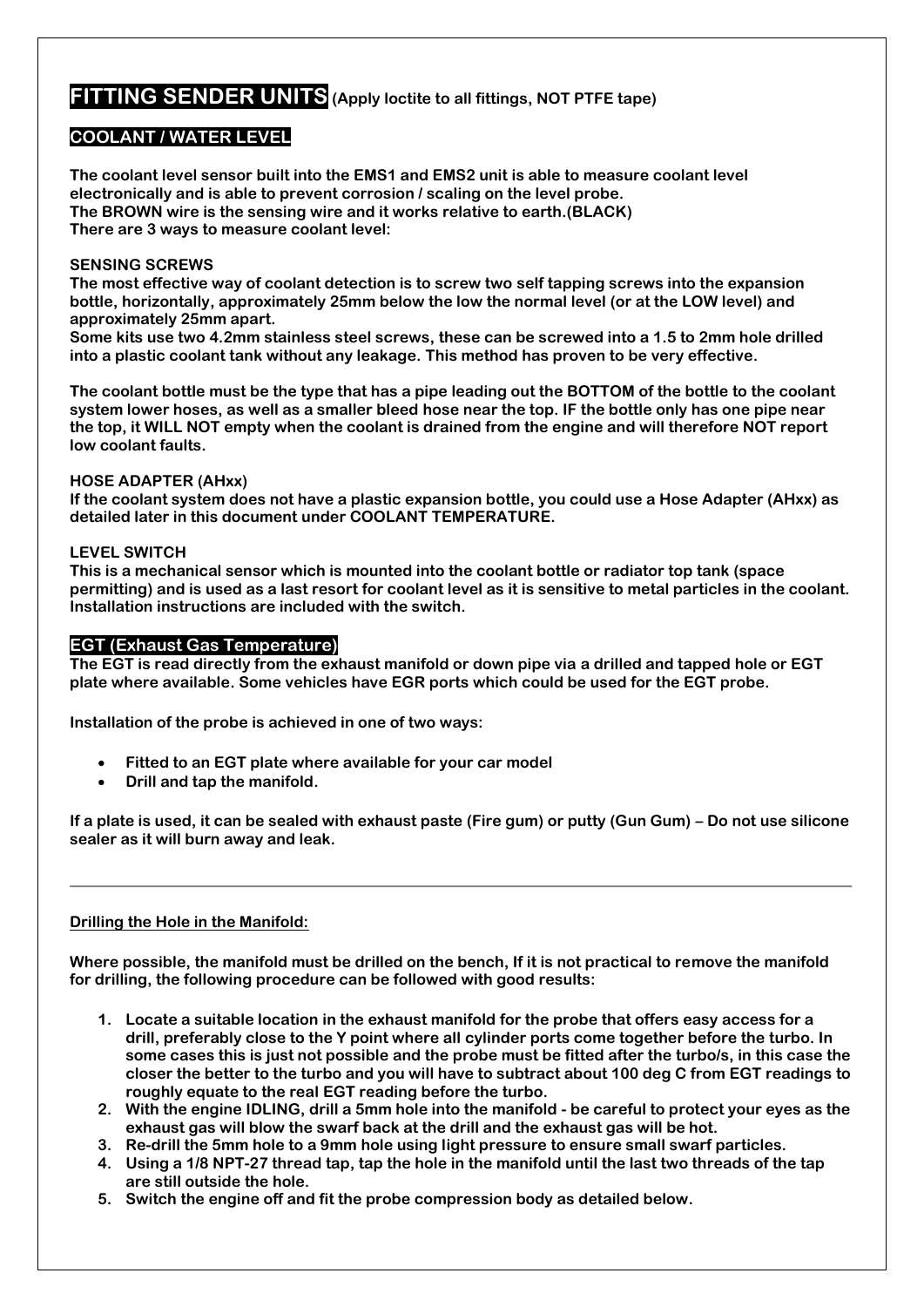#### **Mounting the Probe in the Hole:**

**Fit the body of the compression fitting into the hole first and tighten - no sealant is necessary - use a socket or ring spanner to prevent damage to the fitting.**

**Fit the compression nut, then cutting ring to the probe, then slide the probe into the fitting body and tighten the compression nut by hand – it may not bite on the probe yet.**

**The depth of the probe must be adjusted so that the tip of the probe is in the centre of the gas flow in the manifold. If either the tip touches the inside of the manifold or the probe is fully upto its shoulder, the probe must be pulled back by at least 10mm.**

**Tighten the compression nut while holding the body securely (with an open spanner) The compression nut can be tightened firmly such that the probe becomes clamped in the fitting. After this is done, the cutting ring is then permanently fixed to the probe shaft. To remove the probe (for during engine repair), simply loosen the compression nut and pull the probe, nut and captive cutting ring out of the body leaving the body in the manifold. Mention this to any mechanic working on the vehicle as damage to the probe due to incorrect removal will result in you having to buy a new probe.**

**Note that the braided stainless steel lead cannot be twisted and must be unwound. To tie up extra length in the probe lead, fold it in a figure 8 and secure with a cable tie. Remember that the outer steel braiding is earthed, do not let it short against live points behind the dashboard.**

**EGT probe wires can also be lengthened if needed using plain copper wire, preferably of the same colour. Make the wire connection between the EGT probe and the EMS harness inside the vehicle cabin and not in the engine bay. This ensures better accuracy in the readings.** 

**Always make the crimp connection on the end of the EGT probe lead on the inside of the cab away from the heat of the under bonnet environment. The probe measures temperature difference between the tio (in the manifold) and the end of the wire, so it is best to keep the end of the wire at normal ambient temperature rather than the highly elevated temperature of the engine compartment.**

#### **Fitting Tips**

**In some cases the probe is simply too long to fit in the area or it must go around a corner to reach the exhaust gas flow. In these cases it is perfectly safe to gently bend the probe (once fitted through the compression fitting) and insert the bent probe in the manifold such that it does not touch any internal part of it.**

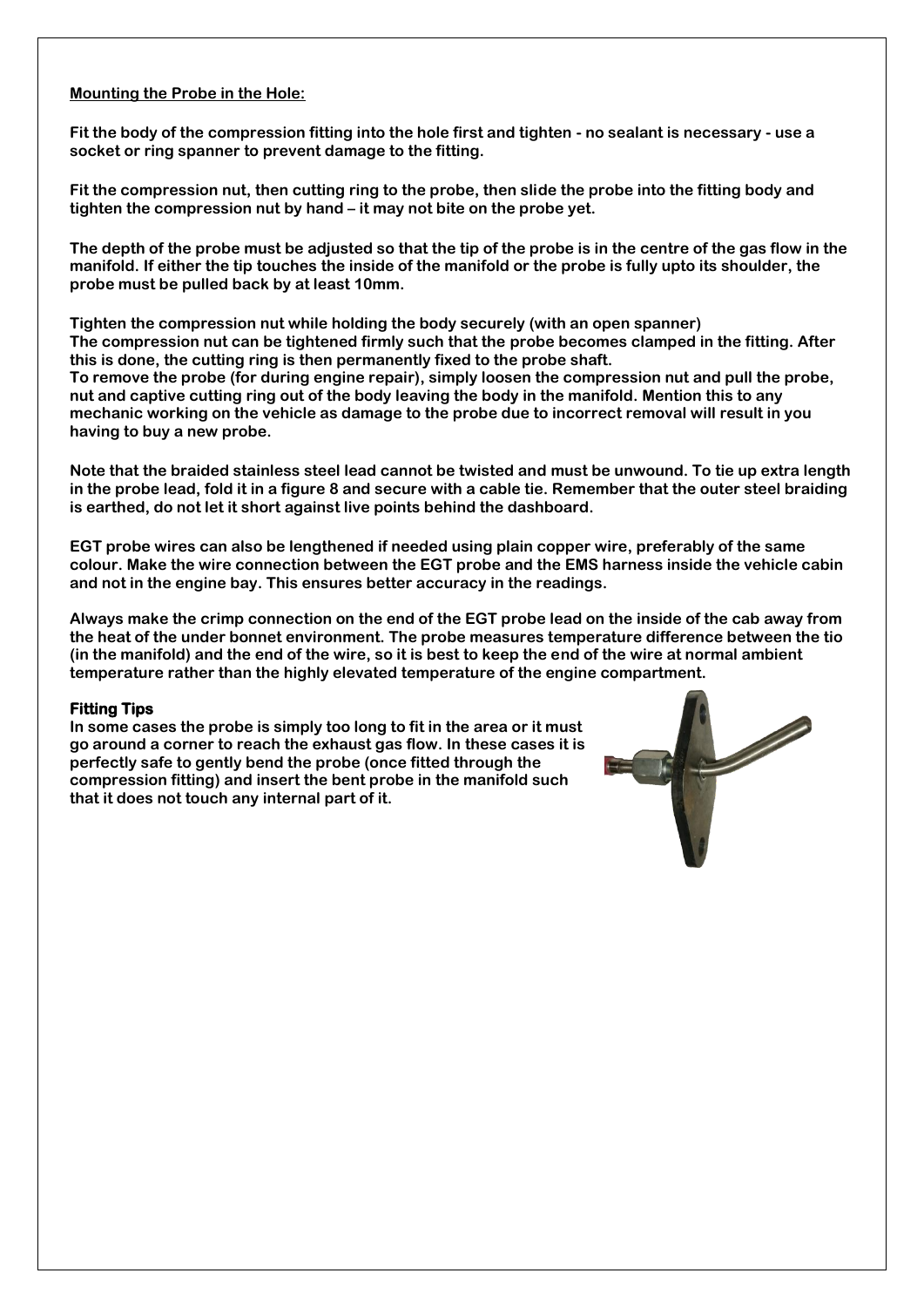# **COOLANT TEMPERATURE**

**There are 3 types of Coolant Temperature Adapters.**

**The hose adapters offer a coolant temperature AND a coolant level measuring facility, hence their popularity, alternately the Sandwich Adapter or Adapter Plug can be used.**



**The hose adapters are available in the following sizes :**

**32mm, 35mm, 38mm, 42mm and 50mm which is measured to suit the INTERNAL diameter of your coolant hose, the part number indicates the size :– AH32 = 32mm hose ID**

**Ensure that your coolant hose is a comfortable fit on the adapter body, the ridge at the end will be tight and is designed to keep the pipe/clamp from slipping off.**

**The temperature port on the adapter has a 1/8 NPP – 27 thread (Parallel Thread) suitable for a VDO temperature sender. The other port on the adapter is a M5x0.8 thread suitable for a standard galvanised M5 screw which is used as a coolant level sensing probe.** 

#### **AHxx Kit Contents:**

- **1. Machined Plastic hose adapter**
- **2. 2 x Hose Clamps**
- **3. M5 Machine screw**
- **4. M5 Round lug**
- **5. M10 Round Lug**
- **6. 6.3mm Spade lug**

**NOTE: The Temperature sender is NOT included in the kit.**

**The M5 screw is the Coolant Level Sensor. The screw is screwed into the hole provided in the adapter and the brown EMS wire is connected to the screw using the M5 round lug provided to provide coolant level detection, if unused, simply exclude the brown wire.**

**The M10 round lug is the earth for the temperature sender and must be fitted under the temperature sender and connected to the EMS earth (black) wire at the same point where the EMS is earthed to the engine head or block.**

**The 6.3mm flat spade lug fits on the top fitting of the temperature sender and connects to the EMS coolant temperature wire (Green)**

#### **Fitting Tips**

• **All AHxx adapters are made from engineering plastic, they therefore do not conduct electricity and an earth is required when fitting a temperature sender to the adapter.**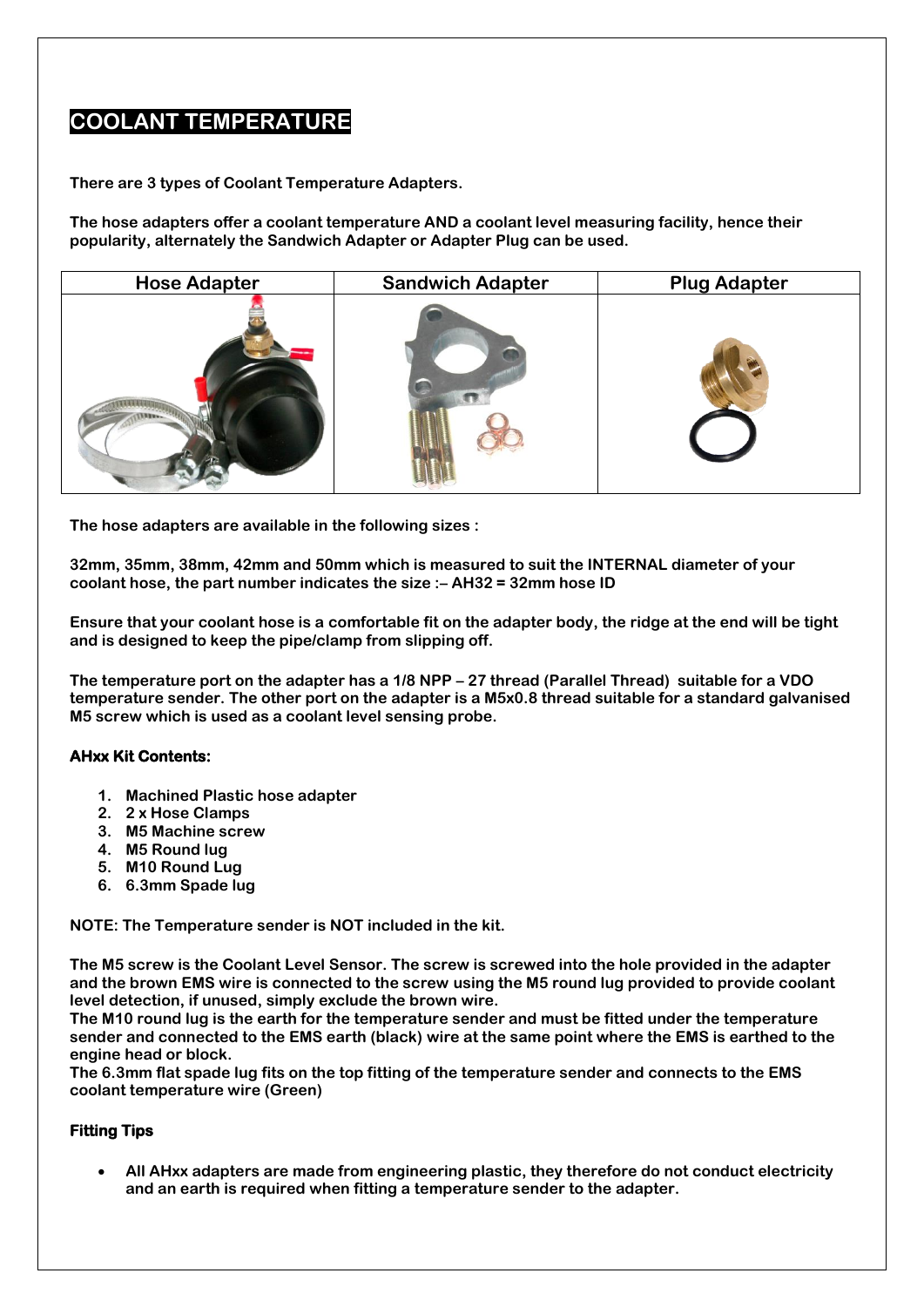- **The lug must be fitted under the temperature sender head and clamped down to keep the earth lug firm. Should the temperature sender tighten firmly and the lug is still loose, fit a 10mm washer under the temperature sender to take up excessive space.**
- **It is best to cut a portion of the original coolant hose out - equivalent to the center portion of the adapter when fitting it to prevent the hose from touching other engine components due to increased length.**
- **When fitting screws and senders to the adapter, use a bit of liquid thread locker (loctite) to keep the fitting tight and to provide a good leak proof seal.**

# **TEMPERATURE SENDERS**



### **Temperature Senders**

**The VDO 150 deg C Sender is used for both coolant and oil temperature measurement. It is either screwed directly into the housing, or sometimes an adapter is needed to adjust a larger thread to suit the sender thread. On some vehicles, there is no space to fit a temperature sensor to the engine, in these cases a** 

**hose adapter can be used (AHxx) as above.**

**Temperature Range: 50-150 Deg C (122-302 Deg F) Type: VDO 323 801 009 001 Electrical Fitting: Flat 6.3mm Uninsulated Spade (Female) Thread: 1/8 NPT-27**

### **Fitting Tips**

**This sender requires an earth path to operate. If the sender is screwed into a plastic housing such as the MadMan AHxx adapter, the sender body MUST be earthed back to the EMS earth and engine block with the supplied 10mm lug. The lug must be fitted under the head of the sender before screwing it in. When fitting this sender, apply a bit of liquid thread sealant / lock such as loctite before screwing it in. This helps to keep the sender secure and ensures a leak proof seal.**

**Do not use thread tape as it will affect the electrical conduction from the sender to the housing in metal installation locations.**

# **OIL / FUEL / BOOST PRESSURE**

**The MPSxx Sensor is used for all pressure sensing. The sensor is available in a range of pressures, we generally use:**

**MPS2 = 2 Bar = 30 Psi MPS5 = 5 Bar = 75 Psi MPS7 = 7 Bar = 100 Psi MPS10 = 10 Bar = 150 Psi**

**In Boost applications, the sender is either screwed directly into the housing (1/8 NPT Thread) or into a Tee on the boost pipe or into a remote mounted fitting away from the engine.**

**For Oil pressure applications the sender is screwed directly into the engine block, usually via an adapter of some sort. Where space is limited or engine temperature will cause damage to the sender, an oil extension hose is supplied to fit the sender away from the engine.** 

**Pressure senders can only tolerate 100 deg C for reasonably short periods, so fitting an extension hose is a good investment in hot installations.**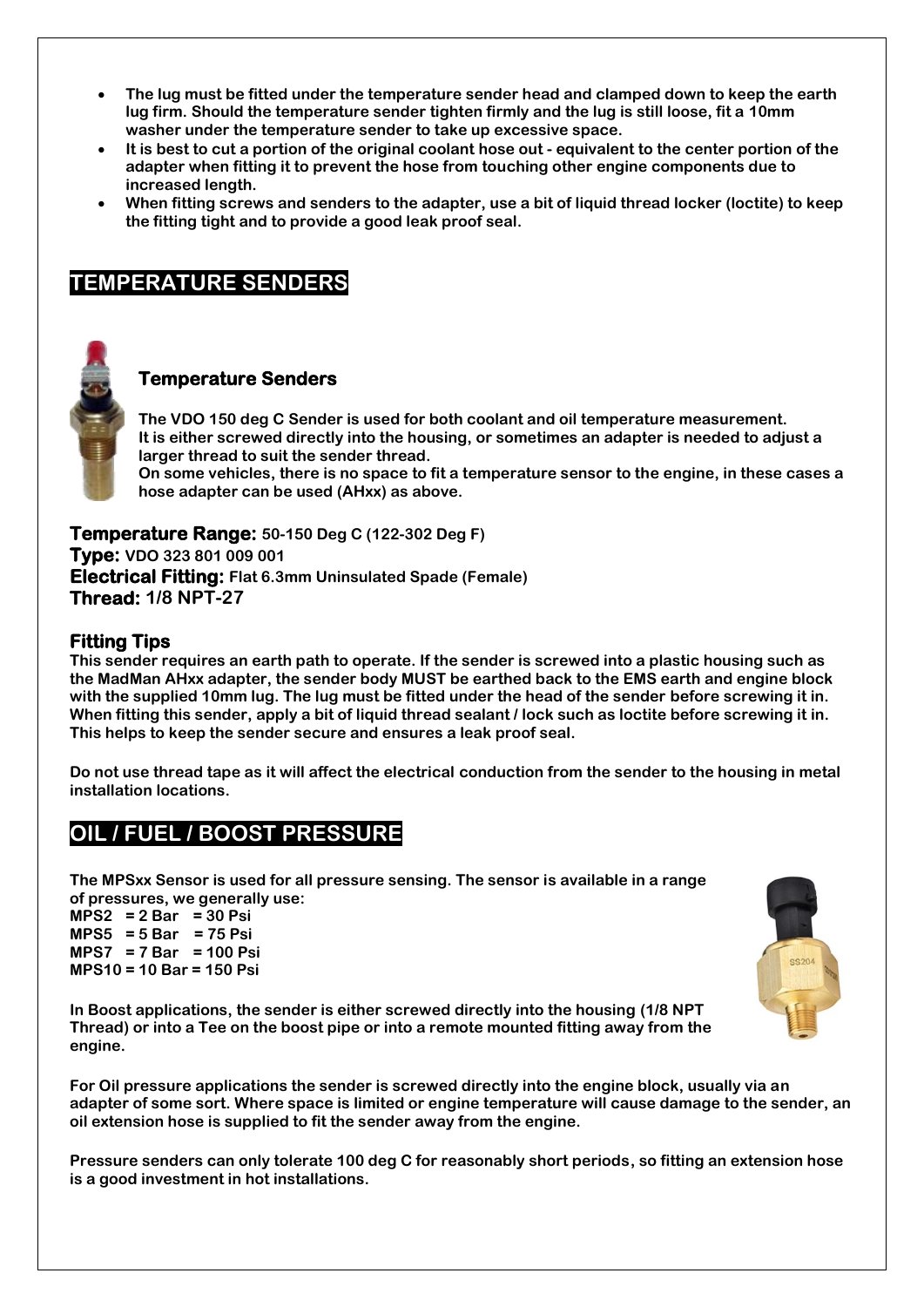### **Fitting Tips:**

**These senders do not require an earth path to operate. The earth is supplied via the wiring harnass. It is important to note that the sensor body is brass and the spanner used is large, take car not to snap the tip of the sender off. Use a little loctite on the threads to ensure a good tight seal.** 

**If an extension hose is supplied, you will also be provided with a P clamp, this clamp is used to clamp the sender to the engine or body in a suitable location. The P clamp is supplied straight and must be bent around the sender in a 'P' shape.**

# **LEGACY PRESSURE SENSOR - DISCONTINUED**



### **Pressure Sender Units - DISCONTINUED**

**The VDO Sender was used for all pressure measurements - Oil, boost or fuel pressure.**

**As you have two ranges 0-5 and 0-10 bar to choose from, it is best to choose a sender based on your maximum possible pressure reading. In some cases a 0- 2 Bar sender was supplied for boost, this sender is no longer available from VDO, you will have to use the 0-5 bar sender and possibly recalibrate it for maximum accuracy in a boost application.**

### **Pressure Options:**

| <b>Pressure Range</b>   | <b>Part Number</b>    |                    |
|-------------------------|-----------------------|--------------------|
|                         | <b>Without Switch</b> | <b>With Switch</b> |
| $ 0 - 5$ Bar (0-72 PSI) | 360 081 029 004       | 360 081 030 049    |
| $ 0-10$ Bar (0-145 PSI) | 360 081 029 012       | 360 081 030 052    |

**Electrical Fitting: 3mm Stud with Thumb nut requiring a Round 3mm Insulated Ring Terminal Thread: 1/8 NPT-27**

**The senders supplied with the EMS kits have one or two terminals:**

**G: Guage Terminal: Fitted on senders with one or two terminals. This terminal provides the analogue signal to the EMS oil pressure display and is connected to the GREY wire**

**WK: Warning Terminal: Only fitted to senders with two terminals. This terminal provides an on/off switch for the oil pressure light and is connected to the BLUE wire. Most engines had an oil pressure warning switch, it is this switch which is re-positioned to a Tee piece when fitting an oil pressure sender. The BLUE wire from the harness must be Tee'd into the wire from the oil pressure switch as the blue wire (EMS oil pressure warning) is a duplication of the Oil pressure warning light on the vehicles instrument panel.**

**In Boost applications, the sender is either screwed directly into the housing, or sometimes an adapter is needed to adjust a larger thread to suit the sender thread or a hose tail fitting can be supplied.**

**In cases where space is limited or engine temperature will cause damage to the sender, an oil extension hose is supplied to fit the sender away from the engine.** 

**Pressure senders can only tolerate 100 deg C for reasonably short periods, so fitting an extension hose is a good investment in hot installations.**

### **Fitting Tips:**

**These senders require an earth path to operate. Usually the sender is fitted in a metal housing which provides the earth path therefore the treads should be clean and only locktite should be used on**